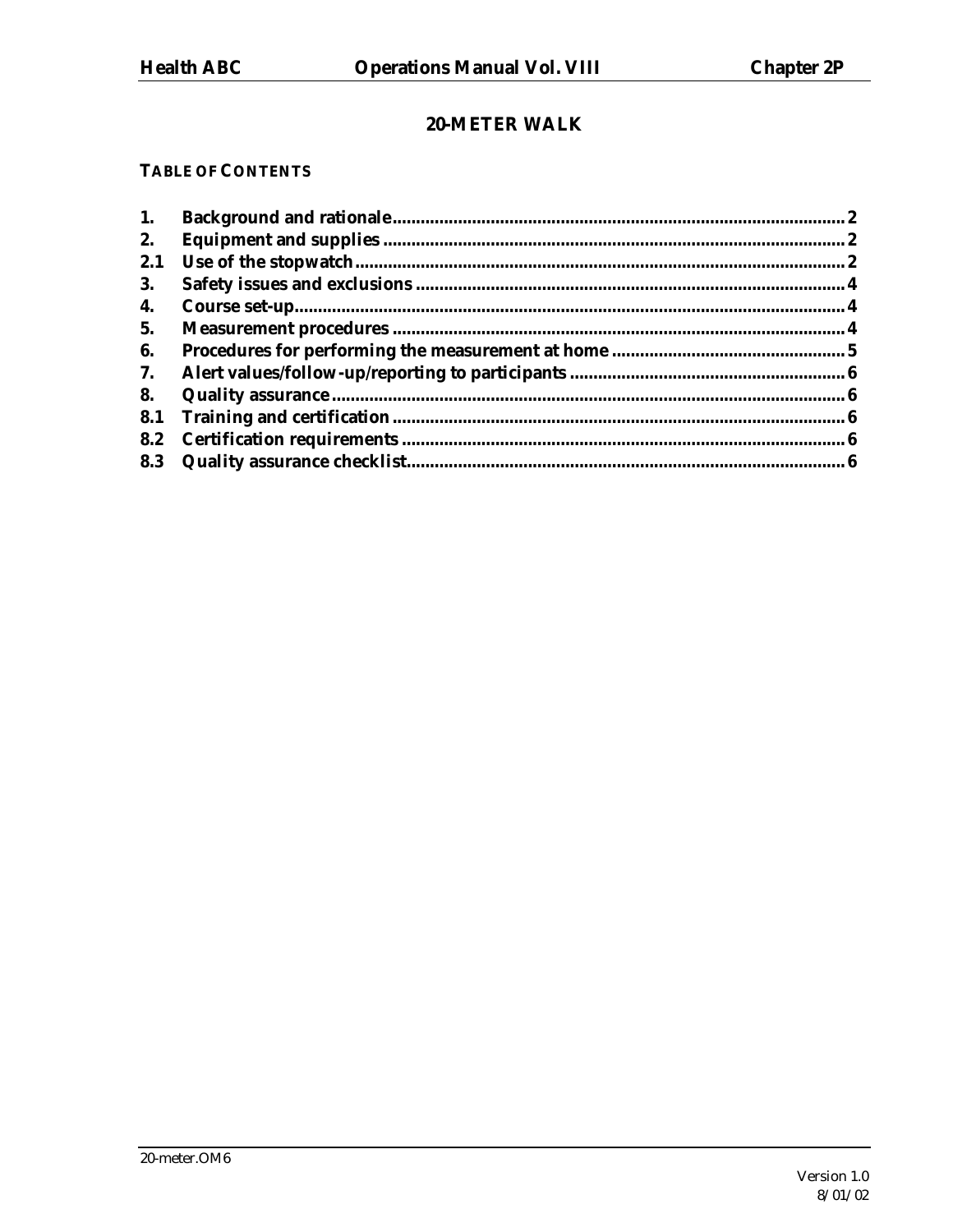### **20-METER WALK**

### **1. Background and rationale**

Direct assessments of physical performance have become standard measurements in epidemiological studies in the elderly. These assessments generally tap multiple domains of physiological performance, including lower extremity strength, balance, coordination, and flexibility. The assessment techniques used in Health ABC have been derived from several previous studies, are reliable when performed in a standardized fashion, and are well tolerated by elderly participants. This is a modification of the short walk test used in many epidemiological and clinical studies. The test is divided into two parts.

- the time to walk 20 meters at the participant's usual pace along with the number of steps, and
- the time to walk 20 meters as fast as the participant can, along with the number of steps

The 20-meter walk tests will be conducted in the following order: usual pace; then quick pace.

# **2. Equipment and supplies**

- Two fluorescent orange traffic cones
- White cloth tape
- Digital stop-watch

### **2.1 Use of the stopwatch**



The stopwatch will be used to measure the time it takes to complete a task from the beginning of the activity until the conclusion. Press the middle (mode) button to make sure you are in stopwatch mode. The display should read **0:0000**. To time the task, just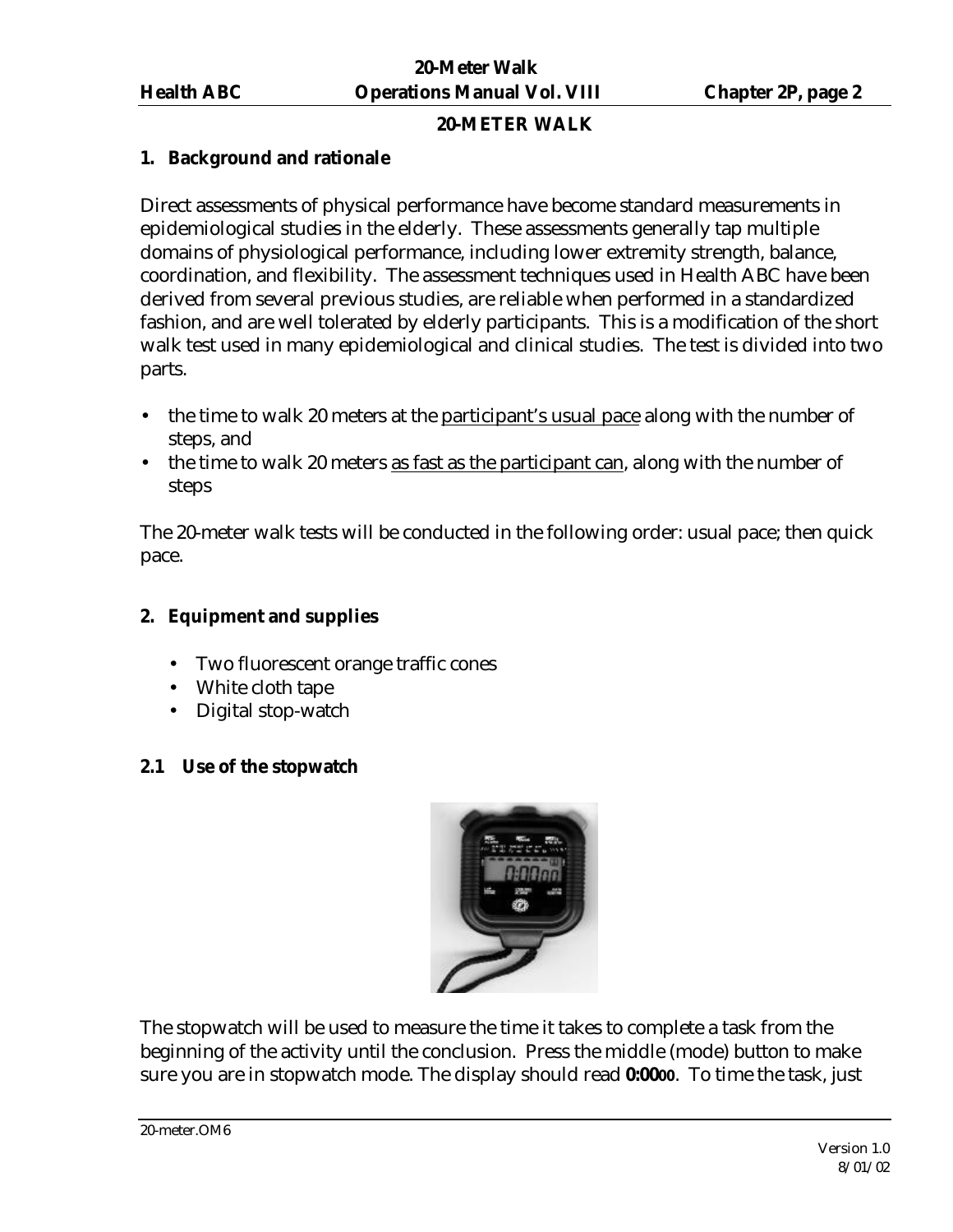| <b>20-Meter Walk</b> |                                                                                                                                                                                                              |                           |  |  |
|----------------------|--------------------------------------------------------------------------------------------------------------------------------------------------------------------------------------------------------------|---------------------------|--|--|
| <b>Health ABC</b>    | <b>Operations Manual Vol. VIII</b>                                                                                                                                                                           | <b>Chapter 2P, page 3</b> |  |  |
|                      | press the right-hand button (labeled STA/STP) at the top of the stopwatch to begin, and<br>والمستحدث والمستحدث والمتحا والمناقب والمتعارف والمتعارض المتحارب والمنافس والمتحارب والمستحدث والمتحارب والمتحدث |                           |  |  |

press again when the task is completed. The time is digitally displayed on the stopwatch. To get the display to read **0:0000** again, press the left (lap) button. Time is displayed as minutes: seconds.hundredths of a second.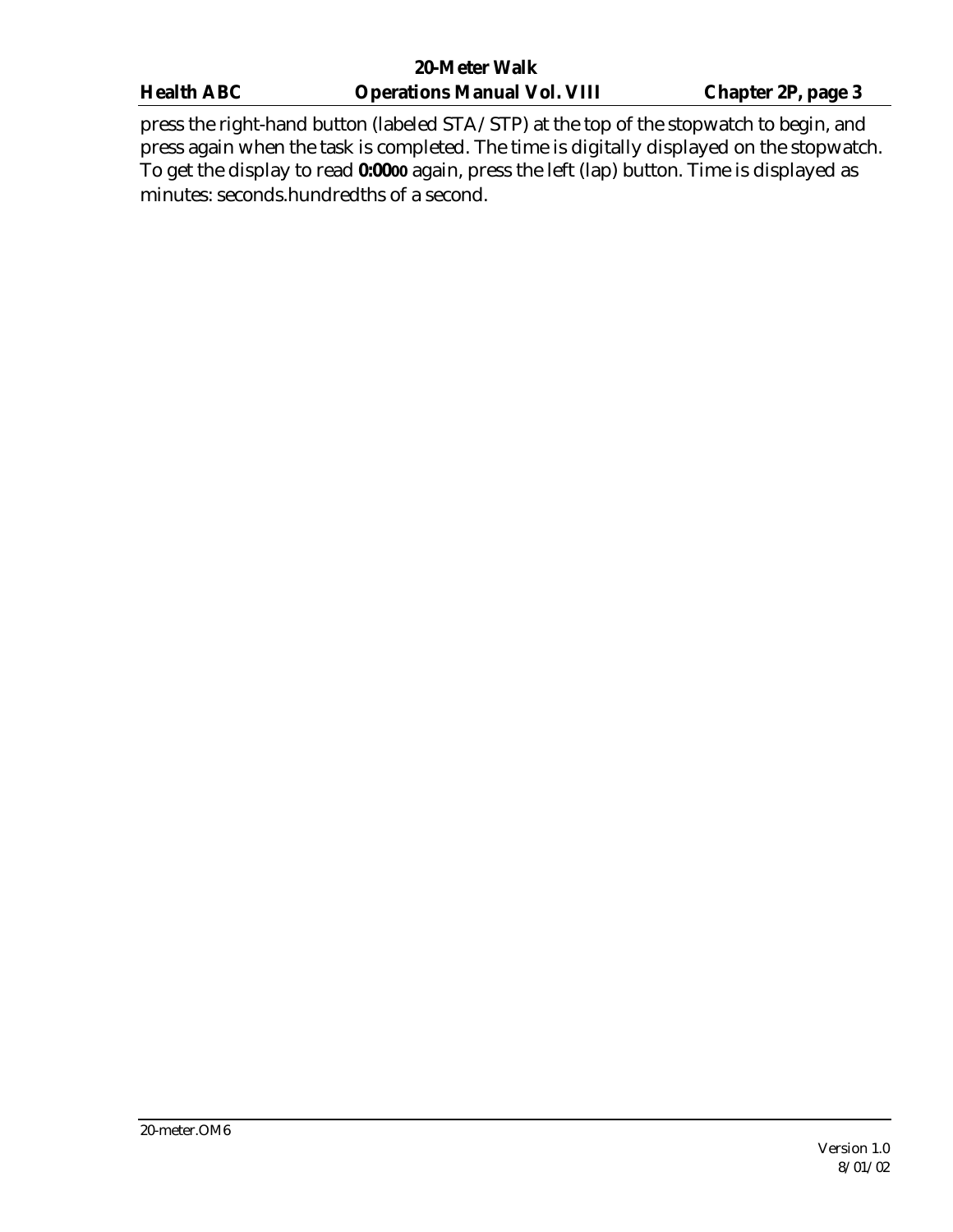### **COURSE ILLUSTRATION**



### **3. Safety issues and exclusions**

There are no exclusions for the 20-meter walk. However, if a participant is unable to do the walk, the form should be marked "not attempted/unable."

# **4. Course set-up**

For consistency between field centers, the walking course length will be 20 meters and should be laid out in an unobstructed, dedicated corridor. Fluorescent orange traffic cones should be used to indicate the beginning and end of the 20-meter length. Measuring from the center of each cone, place the cones 20 meters apart. Cones should be carefully placed so that they do not create a tripping hazard for the participant. Place a 1/2 meter length of white cloth tape across the floor on each side of each cone to mark the start of the course. Participants are to walk in the clockwise direction.

# **5. Measurement procedures**

a) Describe the 20-meter walk. Participant's toes should slightly touch the starting line, without going over the starting line, at the start of the 20-meter walk. Demonstrate how to walk past the cone, using the cone at the start.

Script: "This is a two-part walking test. For this first part of the test, please walk at your normal walking speed. Place your toes behind the start line. Then go past the orange cone and STOP."

**Emphasize that the participant needs to walk past the orange cone. Demonstrate how to walk past the cone.**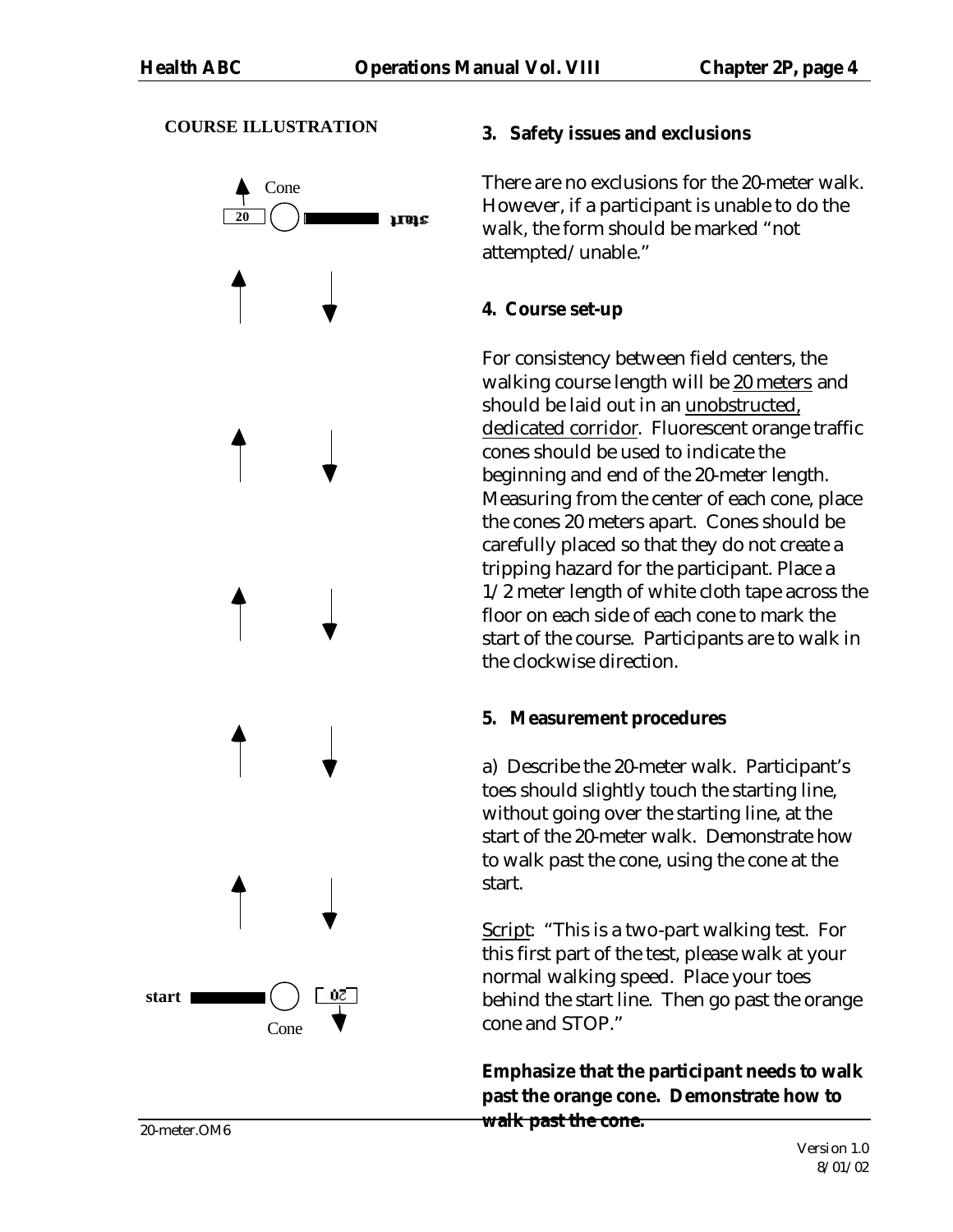"Now wait until I say 'Go'. For the first part of this test, I want you to walk at your usual walking pace. Any questions?

b) To start the test, say,

Script: "Ready, Go."

c) Begin timing and counting participant's steps until their first footfall over the finish line at 20 meters. You will need to walk a few steps behind the participant. Start timing with the first footfall over the starting line (participant's foot touches the floor on the first step).

d) When the participant reaches the 20-meter mark, push the right/hand STA/STP button on the stop watch, and record the number of steps taken on the form (in field labeled "usual-pace 20-meter walk"). (You will need to carry the form on a clipboard.)

e) Record the time it took to do the first 20-meter test on the 20-meter Walk data collection form in the Year 6 Clinic Visit Workbook. Reset the stop watch and have the participant repeat the 20-meter walk by walking back to the starting line. Emphasize that the participant should walk as quickly as they can for the second portion of the test.

Script: "OK, fine. Now turn around and when I say go, walk back the other way as fast as you can. Ready, Go."

f) When the participant reaches the starting line, push the right/hand STA/STP button on the stop watch, and record the number of steps taken on the form (in field labeled "fast-pace 20-meter walk").

g) Record the time it took to do the second (fast-pace) 20-meter test on the 20-meter Walk data collection form in the Year 5 Clinic Visit Workbook.

h) Participant can use a walking aid, if needed, during the 20-meter walk. Record whether or not the participant was using a walking aid during the 20-meter walk, such as a cane on the 20-meter Walk data collection form.

# **6. Procedures for performing the measurement at home**

Not applicable.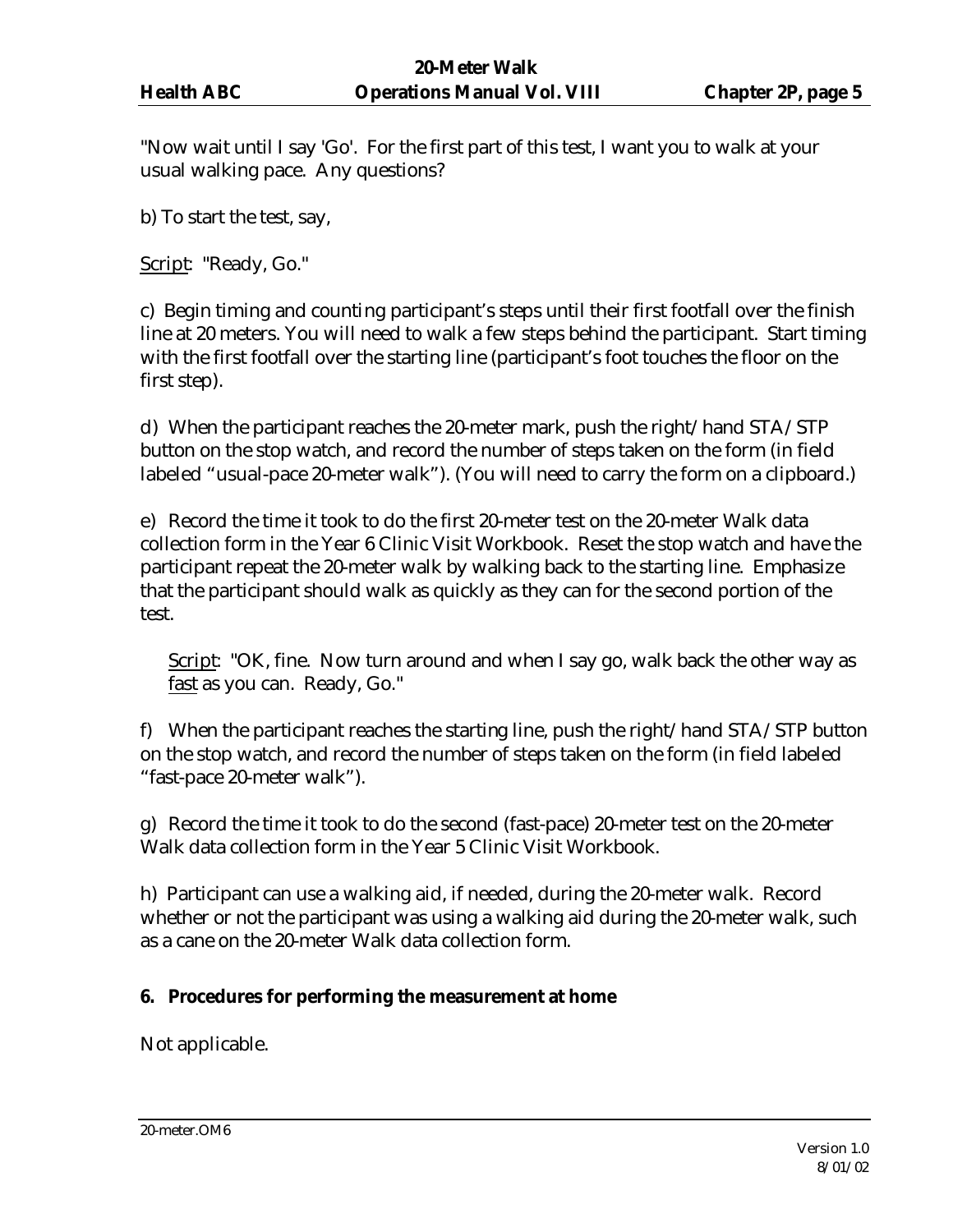#### **7. Alert values/follow-up/reporting to participants**

These test results have no alert values and are not reported to the participant or physician.

### **8. Quality assurance**

### **8.1 Training and certification**

The examiner requires no special qualifications or experience to perform this assessment. Training should include:

- Read and study manual
- Attend Health ABC training session on techniques (or observe administration by experienced examiner)
- Practice on other staff or volunteers
- Discuss problems and questions with local expert or QC officer

### **8.2 Certification requirements**

- Complete training requirements
- Conduct exam on two volunteers while being observed by QC officer:
	- According to protocol, as demonstrated by completed QC checklist
	- Times within  $\pm 1$  s of QC officer, step counts agrees with QC officer

### **8.3 Quality assurance checklist**

- $\square$  Main points of script correctly and clearly delivered
- $\Box$  Correctly demonstrates
- $\Box$  Toes touching start line
- $\Box$  Timing started coincident with participant's first footfall
- $\square$  Instructs participant to walk at their usual pace
- $\Box$  Records number of steps for first 20 meters
- $\square$  Correct number of steps counted, and time stopped with first footfall over the finish line
- $\Box$  Resets stopwatch for second 20 meter fast-pace walk